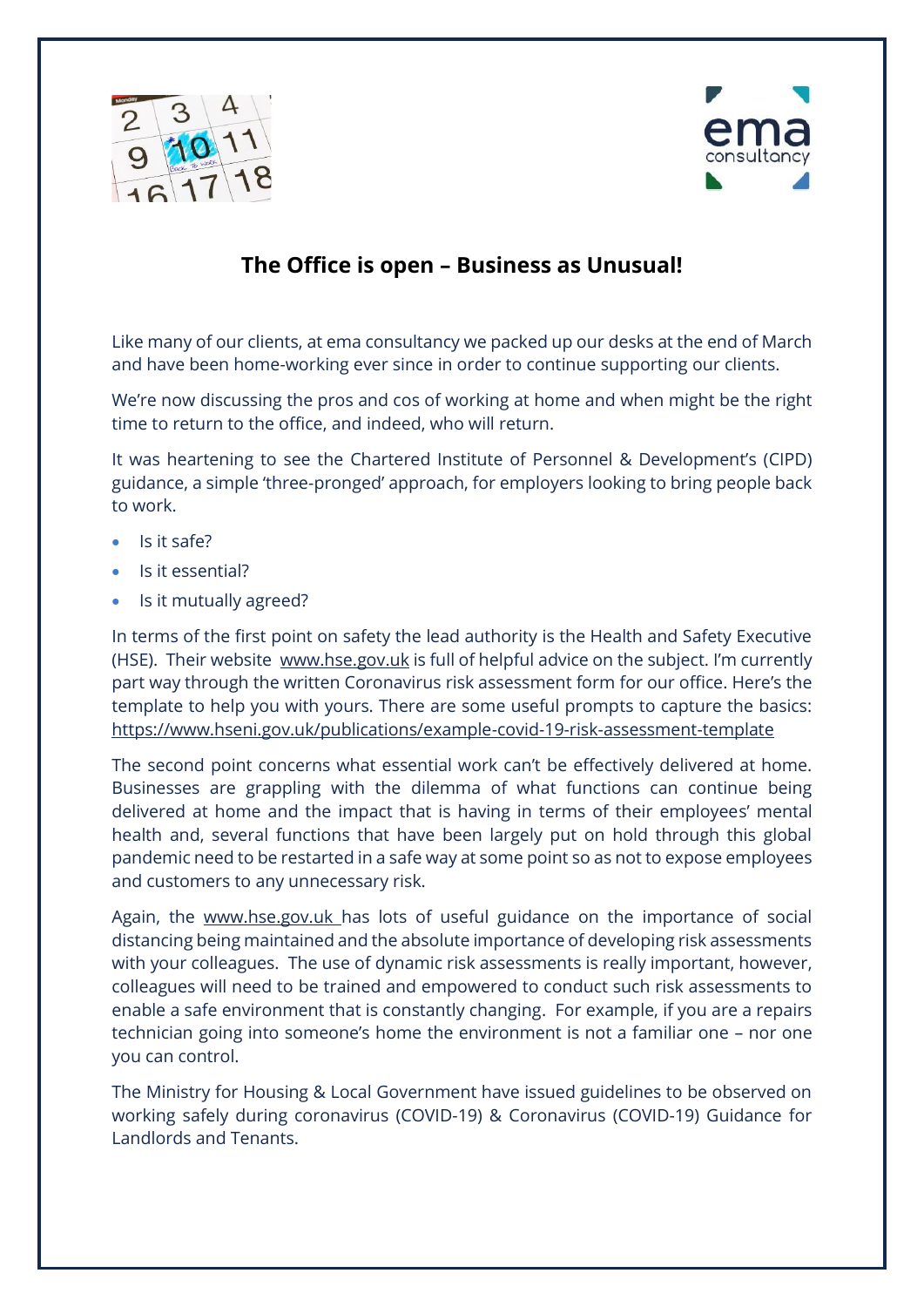Communication and consultation is key during this time to ensure everyone understands their responsibility and ability to make their own decisions in order to stay safe. From the customer asking for this repair, to the colleague raising the repair to the technician in attendance, everyone has a role to play. The key task is ensuring they understand what that is.

The third point is a reminder of the need to consult colleagues about individual circumstances so avoiding problems further down the line. Personal circumstances will vary tremendously and might include health issues of the employee, whether they're shielding a vulnerable family member, their journey to work, childcare, home schooling and productivity. If you've seen our articles about the effect of personality on working from home, you'll appreciate that home-working suits some personality types better than others and can significantly impact some people's motivation and productivity, so that is also something to consider.

In terms of practicalities for those who absolutely need to return people to an office or other shared premises, our team has devised a simple checklist to consider when doing your risk assessment:

#### **1. Workplace Design**

Think about workplace design and – most importantly - how people really used the building before. Old habits tend to die hard and will be the toughest to break. So, if everyone takes the back stairs to go for a cigarette break, ensure that's where reminders are placed. If everyone congregates on the floor three kitchen, again plan for what's likely to happen, not just what you want to happen. Ergonomically thinking, not just yellow tape and signs with multiple exclamation marks are what will have the greatest impact. Fit the task and equipment around the user. Not the other way around.

#### **2. PPE**

Order PPE now and plan how it will be shared. Make a policy on who will have it, for what and the responsibility for ordering and flagging when it's running low; where it is stored, donned and doffed; and, how it is disposed of. Just as there's always someone who leaves the empty milk bottle in the shared fridge or the empty toilet roll in the communal loos…don't let PPE become the next victim of human behaviour!

Ensure the policy addresses the consequences of not wearing PPE. Once people feel they are returning to normal, they will slip back into old patterns. The fear factor then becomes too weak and employees will need clear motivation and understanding of the personal consequences beyond their own health to follow what will appear arduous extra layers to a job they've done for years.

#### **3. Legislation**

Although some aspects of business have been put on hold, you need to be up to date and implement changes in employment law. For example, on  $6<sup>th</sup>$  April a number of legal changes linked to employment came into effect:

• The new increase to the National Minimum Wage